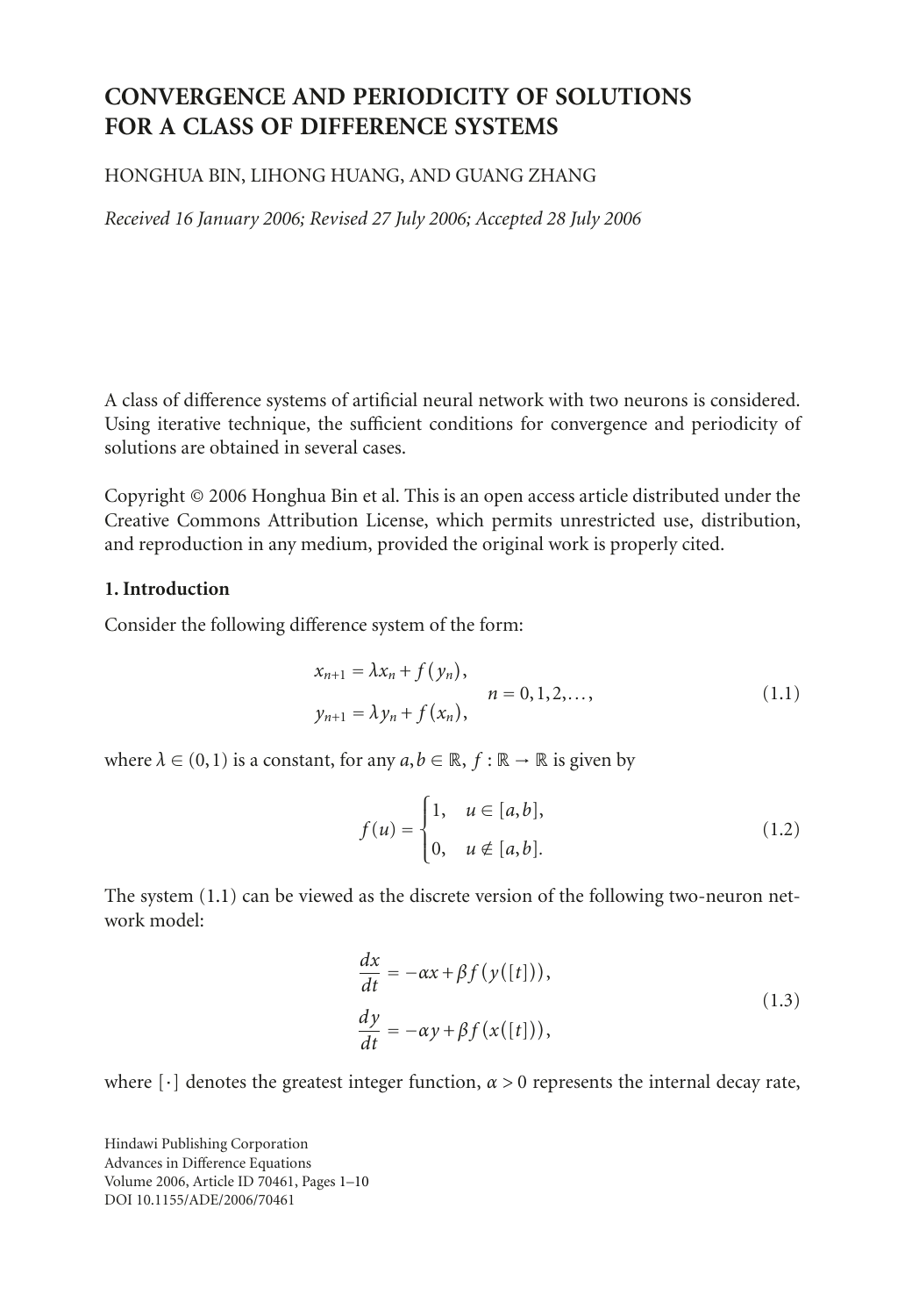#### 2 Convergence and periodicity

 $\beta$  > 0 measures the synaptic strength,  $x(t)$  and  $y(t)$  denote the activations of the corresponding neurons, respectively, and *f* is the activation function defined by [\(1.2\)](#page-0-1).

In recent years, many research efforts have been made in neural modelling and analysis since one of the neural networks models with electronic circuit implementation was proposed by Hopfield in [\[6\]](#page-9-1). System [\(1.3\)](#page-0-2) describes the evolution of a network of two identical neurons with excitatory interactions, which has found interesting applications in image processing of moving objects and has been investigated in [\[7](#page-9-2)].

In fact, we can rewrite system [\(1.3\)](#page-0-2) as the following form:

<span id="page-1-1"></span><span id="page-1-0"></span>
$$
\frac{d}{dt}(x(t)e^{\alpha t}) = \beta e^{\alpha t} f(y([t])),
$$
\n
$$
\frac{d}{dt}(y(t)e^{\alpha t}) = \beta e^{\alpha t} f(x([t])).
$$
\n(1.4)

Let *n* be a positive integer. We integrate [\(1.4\)](#page-1-0) from *n* to  $t \in [n, n+1)$  and obtain

$$
x(t)e^{\alpha t} - x(n)e^{\alpha n} = \frac{\beta}{\alpha}(e^{\alpha t} - e^{\alpha n})f(y(n)),
$$
  

$$
y(t)e^{\alpha t} - y(n)e^{\alpha n} = \frac{\beta}{\alpha}(e^{\alpha t} - e^{\alpha n})f(x(n)).
$$
 (1.5)

For any nonnegative integer *k*, we denote  $x(k)$  and  $y(k)$  by  $x_k$  and  $y_k$ , respectively. Let  $t \rightarrow n+1$  in [\(1.5\)](#page-1-1), then it follows that

<span id="page-1-2"></span>
$$
x_{n+1} = \frac{1}{e^{\alpha}} x_n + \frac{\beta}{\alpha} \left( 1 - \frac{1}{e^{\alpha}} \right) f(y_n),
$$
  
\n
$$
n = 0, 1, 2, ....
$$
  
\n
$$
y_{n+1} = \frac{1}{e^{\alpha}} y_n + \frac{\beta}{\alpha} \left( 1 - \frac{1}{e^{\alpha}} \right) f(x_n),
$$
  
\n(1.6)

In view of system [\(1.6\)](#page-1-2), we consider the following variables:

$$
f^*(u) = f\left(\frac{\beta(e^{\alpha} - 1)}{\alpha e^{\alpha}}u\right), \qquad a^* = \frac{\alpha e^{\alpha}}{\beta(e^{\alpha} - 1)}a, \qquad b^* = \frac{\alpha e^{\alpha}}{\beta(e^{\alpha} - 1)}b,
$$
  

$$
x_n^* = \frac{\alpha e^{\alpha}}{\beta(e^{\alpha} - 1)}x_n, \quad y_n^* = \frac{\alpha e^{\alpha}}{\beta(e^{\alpha} - 1)}y_n, \quad n = 0, 1, 2, \dots,
$$
 (1.7)

and then drop the ∗ to get

<span id="page-1-3"></span>
$$
x_{n+1} = \frac{1}{e^{\alpha}} x_n + f(y_n),
$$
  
\n
$$
n = 0, 1, 2, ....
$$
  
\n
$$
y_{n+1} = \frac{1}{e^{\alpha}} y_n + f(x_n),
$$
  
\n(1.8)

Obviously, system [\(1.8\)](#page-1-3) is a special form of system [\(1.1\)](#page-0-0) with  $\lambda = 1/e^{\alpha}$ . Thus, we may say that [\(1.1\)](#page-0-0) includes the discrete version of an artificial neural network of two neurons with piecewise constant argument.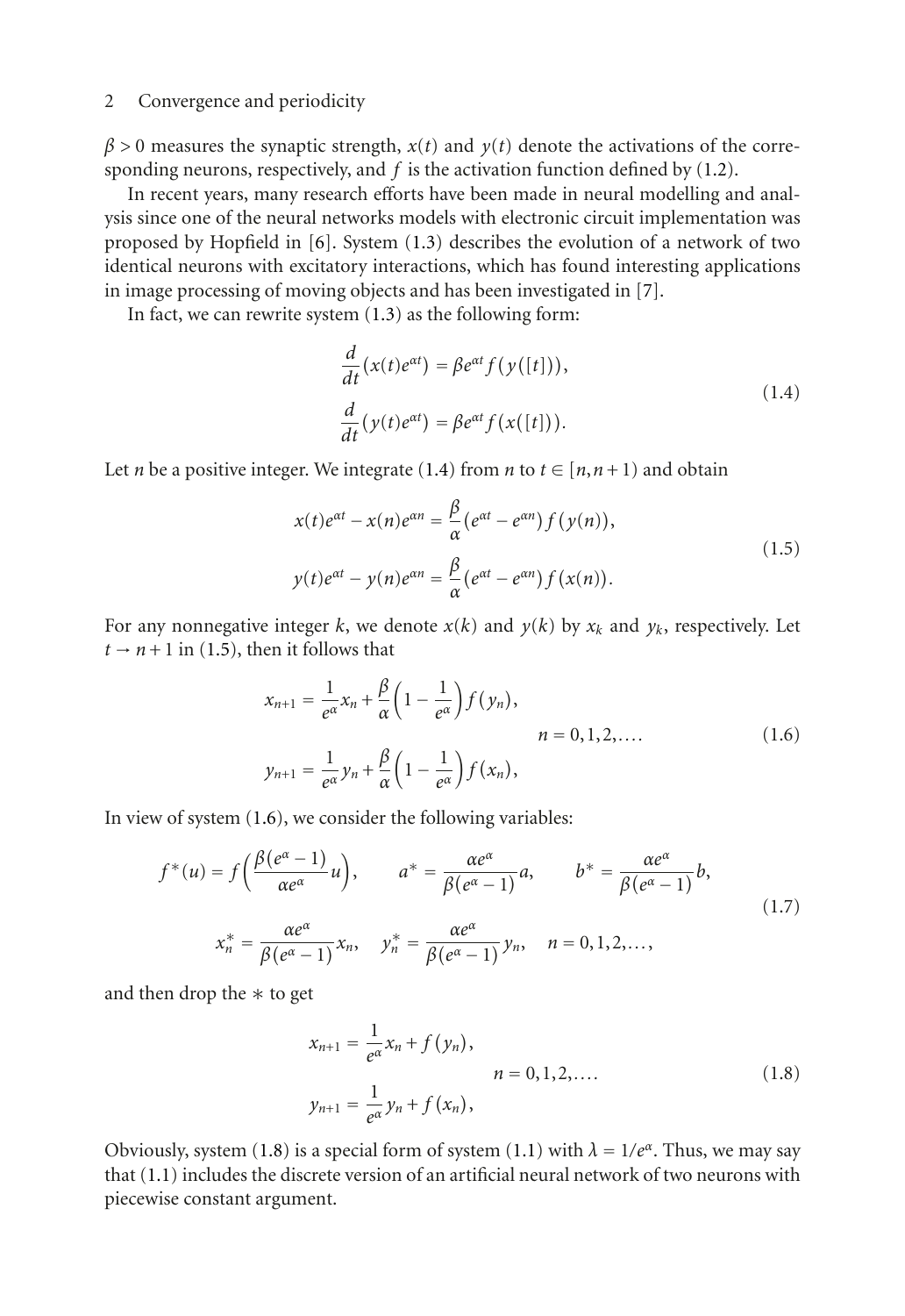On the other hand, the dynamics of the systems [\(1.1\)](#page-0-0) and [\(1.3\)](#page-0-2) have been extensively studied in the literature. However, most of the existing results are concentrated on the case where the function  $f$  is piecewise linear or a smooth sigmoid, see  $[2-5]$  $[2-5]$  and references therein. Huang and Wu [\[7](#page-9-2)] and Meng et al. [\[9](#page-9-5)] studied the dynamics of system [\(1.3\)](#page-0-2). Yuan et al. [\[10\]](#page-9-6) considered system  $(1.1)$ , where the signal function  $f$  is of the following piecewise constant McCulloch-Pitts nonlinearity:  $f(u) = 1$  if  $u \le \sigma$ ,  $f(u) = -1$  if  $u > \sigma$ , for some constant  $\sigma \in \mathbb{R}$ .

The aim of this paper is to investigate the convergence and periodicity of solutions for system [\(1.1\)](#page-0-0) as *f* is of the digital nature [\(1.2\)](#page-0-1), which describes the input-output relation of a neuron.

For simplicity, let  $\mathbb N$  denote the set of all nonnegative integers, and define  $N(m)$  =  ${m,m+1,m+2,...}$ ,  $N(m,n) = {m,m+1,...,n}$  for any  $m,n \in \mathbb{N}$  and  $m \leq n$ . Moreover, we introduce the following notations:

$$
I_{11} = \{(x, y); x < a, y < a\}, \qquad I_{12} = \{(x, y); x < a, y \in [a, b]\},
$$
\n
$$
I_{13} = \{(x, y); x < a, y > b\}, \qquad I_{21} = \{(x, y); x \in [a, b], y < a\},
$$
\n
$$
I_{22} = \{(x, y); x \in [a, b], y \in [a, b]\}, \qquad I_{23} = \{(x, y); x \in [a, b], y > b\},
$$
\n
$$
I_{31} = \{(x, y); x > b, y < a\}, \qquad I_{32} = \{(x, y); x > b, y \in [a, b]\},
$$
\n
$$
I_{33} = \{(x, y); x > b, y > b\}, \qquad \gamma_k = \frac{b}{\lambda^k} \quad (b > 0, k \in \mathbb{N}),
$$
\n
$$
\Theta = \bigcup_{k \in \mathbb{N}} ((\gamma_k, \gamma_{k+1}] \times (\gamma_k, \gamma_{k+1}]), \qquad \Lambda = \bigcup_{k \in \mathbb{N}} ((\gamma_{k+1}, +\infty) \times (\gamma_k, \gamma_{k+1}]),
$$
\n
$$
\Omega = \bigcup_{k \in \mathbb{N}} ((\gamma_k, \gamma_{k+1}] \times (\gamma_{k+1}, +\infty)).
$$
\n(1.9)

Obviously,

$$
\bigcup_{i,j=1}^{3} I_{ij} = \mathbb{R}^2, \qquad \lim_{k \to +\infty} \gamma_k = +\infty, \qquad \Theta \cup \Lambda \cup \Omega = I_{33}.
$$
 (1.10)

By a solution of the system [\(1.1\)](#page-0-0), we mean a sequence  $\{(x_n, y_n)\}\$  of points in  $\mathbb{R}^2$  that is defined for all  $n \in N(1)$  and satisfies [\(1.1\)](#page-0-0) for  $n \in N(1)$ . Clearly, for any  $(x_0, y_0) \in \mathbb{R}^2$ , system [\(1.1\)](#page-0-0) has a unique solution  $\{(x_n, y_n)\}\$  satisfying the initial condition  $(x_n, y_n)|_{n=0}$  =  $(x_0, y_0)$ .

For the general background of difference equations, one can refer to [\[1](#page-9-7), [8](#page-9-8)].

This paper is divided into three parts. The main results and their proofs will be given in Sections [2](#page-2-0) and [3,](#page-5-0) respectively.

## <span id="page-2-0"></span>**2. Main results**

<span id="page-2-1"></span>Throughout this paper,  $\{(x_n, y_n)\}$  denotes the unique solution of the system [\(1.1\)](#page-0-0) with initial value  $(x_0, y_0) \in \mathbb{R}^2$ .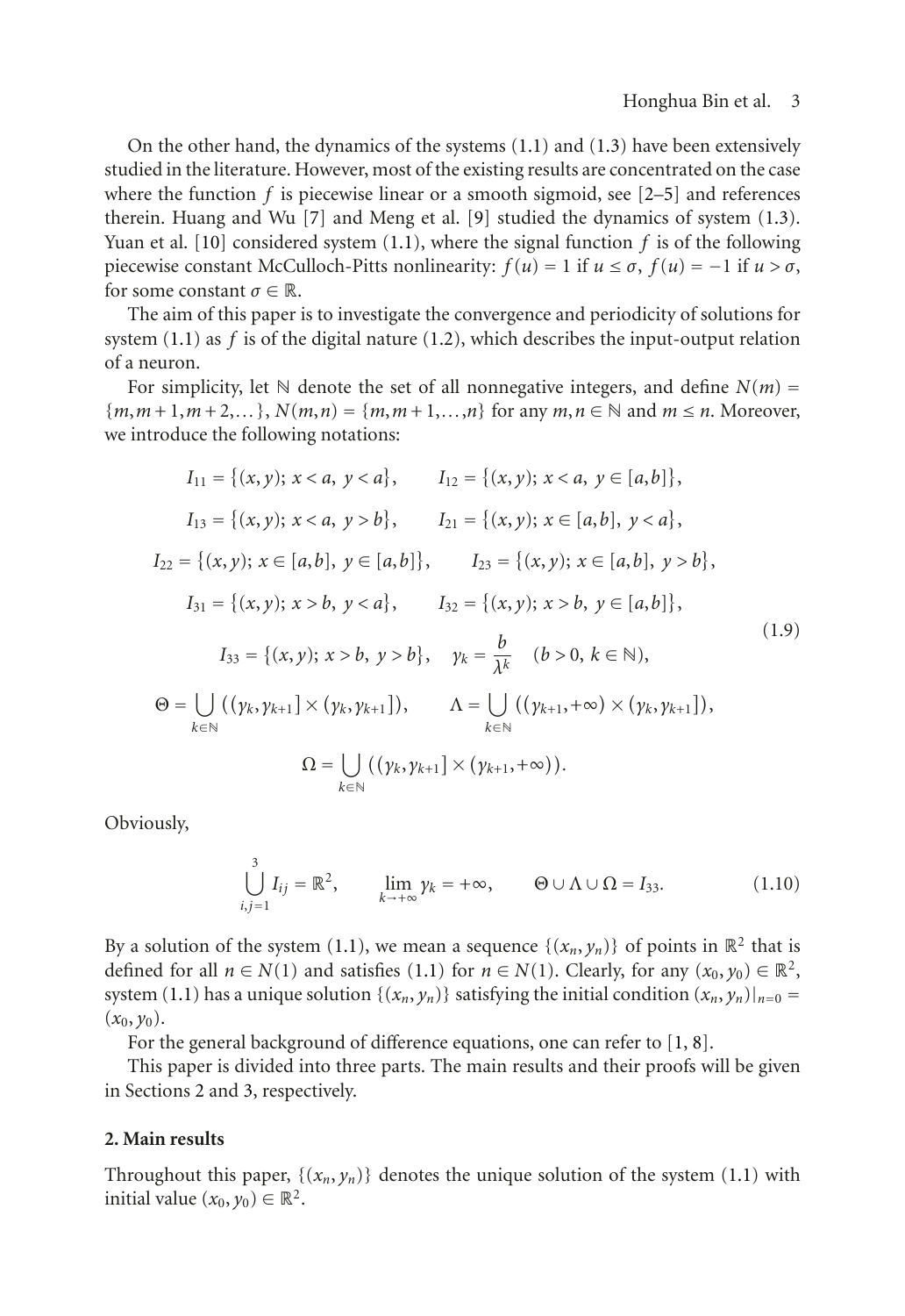PROPOSITION 2.1. *If either*  $b < 0$  *or*  $a > 1/(1 - \lambda)$ *, then*  $(x_n, y_n) \rightarrow (0,0)$  *as*  $n \rightarrow \infty$ *.* 

*Remark 2.2.* When  $0 \le a < b < 1/(1 - \lambda)$ , solutions of system [\(1.1\)](#page-0-0) are convergent and periodic. Moreover, if we restrict  $a \leq \lambda b$ , then the convergence and periodicity are similar to the case as  $a < 0 < b < 1/(1 - \lambda)$ . Therefore, applying [Proposition 2.1,](#page-2-1) we only consider the case  $a < 0 < b < 1/(1 - \lambda)$  in this paper.

<span id="page-3-0"></span>PROPOSITION 2.3. *If*  $a < 0 < b < 1/(1 - \lambda)$ , then (1)  $(x_n, y_n)$  →  $(0, 1/(1 - \lambda))$  *as*  $n \to ∞$  *if*  $(x_0, y_0) \in I_{23} \cup \Omega$ *;* (2)  $(x_n, y_n)$  →  $(1/(1 - \lambda), 0)$  *as*  $n \to \infty$  *if*  $(x_0, y_0) \in I_{32} \cup \Lambda$ .

*Remark 2.4.* By a simple analysis, if  $a < 0 < b < 1/(1 - \lambda)$ , we can find that the solution { $(x_n, y_n)$ } of system [\(1.1\)](#page-0-0) with the initial value  $(x_0, y_0) \in \mathbb{R}^2$  will be in the region  $I_{23} \cup$  $I_{32} \cup I_{33}$  eventually. Note that  $\Theta \cup \Lambda \cup \Omega = I_{33}$ , by [Proposition 2.3,](#page-3-0) it remains to consider the initial value  $(x_0, y_0) \in \Theta$ .

<span id="page-3-1"></span>THEOREM 2.5. For  $m \in N(1)$ , define

$$
\delta_m = \frac{1}{1 - \lambda} - \frac{\lambda^{m-1}}{1 - \lambda^{m+1}}, \qquad \epsilon_m = \frac{1}{1 - \lambda} - \frac{\lambda^m}{1 - \lambda^{m+1}}.
$$
 (2.1)

*If*  $a < 0 < \lambda/(1 - \lambda^2) \le b < 1/(1 - \lambda)$  and  $b \in [\delta_m, \epsilon_m)$ , then the solution  $\{(\overline{x}_n, \overline{y}_n)\}\$  of sys*tem* [\(1.1\)](#page-0-0) with the initial value  $(\epsilon_m, \epsilon_m)$  is periodic with minimal period m + 1. Moreover, *for any solution*  $\{(x_n, y_n)\}\$  *of*  $(1.1)$  *with the initial value*  $(x_0, y_0) \in (b, \lambda b + 1] \times (b, \lambda b + 1]$ *,*  $\lim_{n\to\infty}(x_n-\overline{x}_n)=\lim_{n\to\infty}(\gamma_n-\overline{\gamma}_n)=0.$ 

<span id="page-3-2"></span>THEOREM 2.6. For  $m \in N(2)$ , define

$$
\zeta_m = \frac{\lambda^m}{1 - \lambda^{m+1}}, \qquad \eta_m = \frac{\lambda^{m-1}}{1 - \lambda^{m+1}}.
$$
\n(2.2)

*If*  $a < 0 < b < \lambda/(1 - \lambda^2)$  *and*  $b \in [\zeta_m, \eta_m)$ *, then the solution*  $\{(\overline{x}_n, \overline{y}_n)\}$  *of the system [\(1.1\)](#page-0-0) with the initial value* (*ηm*,*ηm*) *is periodic with minimal period m* + 1*. Moreover, for any solution*  $\{(x_n, y_n)\}$  *of system* [\(1.1\)](#page-0-0) *with the initial value*  $(x_0, y_0) \in (b, b/\lambda] \times (b, b/\lambda]$ ,  $\lim_{n\to\infty} (x_n - \overline{x}_n) = \lim_{n\to\infty} (y_n - \overline{y}_n) = 0.$ 

*Remark 2.7.* By the formulations in Theorems [2.5](#page-3-1)[-2.6,](#page-3-2) it is easy to see that  $\lim_{m\to\infty} \epsilon_m =$  $1/(1 - \lambda)$  and  $\lim_{m \to \infty} \eta_m = 0$ . Moreover, we have

$$
\frac{\lambda}{1-\lambda^2} = \delta_1 < \epsilon_1 < \delta_2 < \epsilon_2 < \delta_3 < \cdots < \delta_m < \epsilon_m < \cdots, \quad m \in N(1),
$$
\n
$$
\frac{\lambda}{1-\lambda^2} = \zeta_1 > \eta_2 > \zeta_2 > \cdots > \eta_{m-1} > \zeta_{m-1} > \eta_m > \cdots, \quad m \in N(2).
$$
\n
$$
(2.3)
$$

<span id="page-3-3"></span>Corresponding to Theorems [2.5-](#page-3-1)[2.6,](#page-3-2) we have the following two results.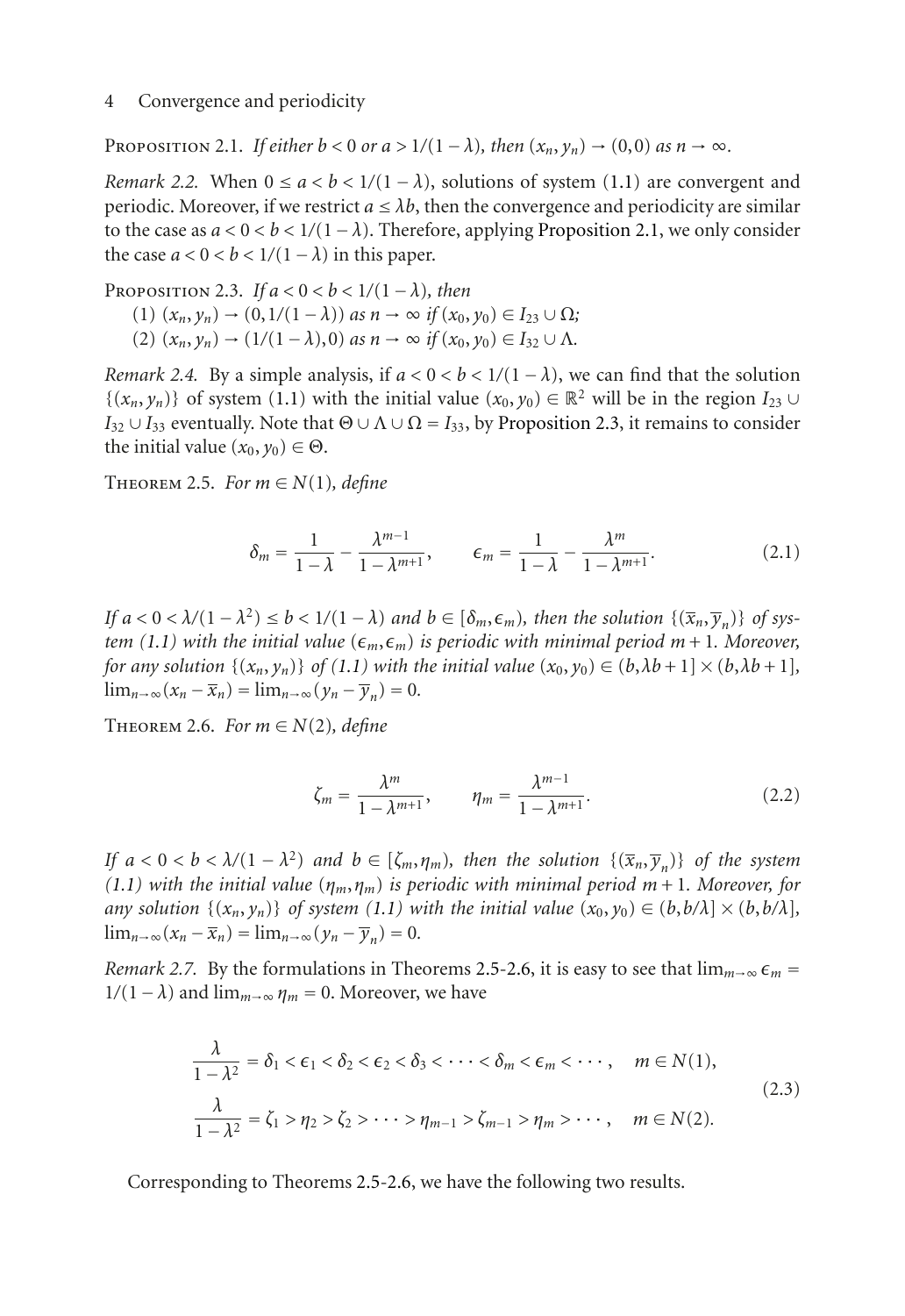#### Honghua Bin et al. 5

THEOREM 2.8. Let  $x^* = [b - (1 - \lambda^m)/(1 - \lambda)]/\lambda^m$ , and  $a < 0 < \lambda/(1 - \lambda^2) \le b < 1/(1 - \lambda)$ . *For*  $m \in N(1)$  *and*  $l \in \mathbb{N}$ *, define* 

$$
\theta_{m,l} = \frac{\lambda^{(m+2)(l+2)-2}(1-\lambda) + (1-\lambda^m) (1+\lambda^{(m+2)(l+1)-1})}{(1-\lambda)(1-\lambda^{(m+2)(l+2)-1})} + \frac{\lambda^{m+1} (1-\lambda^{m+1}) (1-\lambda^{(m+2)l})/(1-\lambda^{m+2})}{(1-\lambda)(1-\lambda^{(m+2)(l+2)-1})},
$$
\n
$$
\mu_{m,l} = \frac{1-\lambda^m + \lambda^{m+1} (1-\lambda^{m+1}) (1-\lambda^{(m+2)(l+1)})/(1-\lambda^{m+2})}{(1-\lambda)(1-\lambda^{(m+2)(l+2)-1})},
$$
\n
$$
\xi_{m,l} = \frac{(1-\lambda^m) (1+\lambda^{m+1}-\lambda^{(m+2)(l+2)-1}) + \lambda^{2m+2} (1-\lambda^{m+1}) (1-\lambda^{(m+2)(l+1)})/(1-\lambda^{m+2})}{(1-\lambda^{(m+2)(l+2)-1})(1-\lambda)}.
$$
\n(2.4)

- (1) *If*  $b \in [\theta_{m,l}, \mu_{m,l})$ *, then there exists a*  $(\overline{x}_0, \overline{y}_0) \in (x^*, \lambda b + 1] \times (x^*, \lambda b + 1]$  *such that the solution*  $\{(\overline{x}_n, \overline{y}_n)\}$  *of system* [\(1.1\)](#page-0-0) *with the initial value*  $(\overline{x}_0, \overline{y}_0)$  *is periodic with minimal period*  $(m+2)(l+2) - 1$ *. Moreover, for any solution*  $\{(x_n, y_n)\}$  *of system [\(1.1\)](#page-0-0)* with the initial value  $(x_0, y_0) \in (x^*, \lambda b + 1] \times (x^*, \lambda b + 1]$ ,  $\lim_{n \to \infty} (x_n - \overline{x}_n) =$  $\lim_{n\to\infty} (y_n - \overline{y}_n) = 0.$
- (2) *If*  $b \in [\xi_{m,l}, \mu_{m,l})$ , then there exists a  $(\overline{x}_0, \overline{y}_0) \in (b, x^*] \times (b, x^*]$  such that the solution  $\{(\overline{x}_n, \overline{y}_n)\}\$  of system [\(1.1\)](#page-0-0) with the initial value  $(\overline{x}_0, \overline{y}_0)$  is periodic with minimal *period*  $(m+2)(l+2) - 1$ *. Moreover, for any solution*  $\{(x_n, y_n)\}$  *of system* [\(1.1\)](#page-0-0) *with the initial value*  $(x_0, y_0) \in (b, x^*] \times (b, x^*]$ ,  $\lim_{n \to \infty} (x_n - \overline{x}_n) = \lim_{n \to \infty} (y_n - \overline{y}_n) =$ 0*.*

<span id="page-4-0"></span>THEOREM 2.9. Let  $\overline{x}^* = (b - \lambda^m)/\lambda^{m+2}$ , and let  $a < 0 < b < \lambda/(1 - \lambda^2)$ . For  $m \in N(2)$ ,  $l \in$ *N*(1)*, define*

$$
\rho_{m,l} = \frac{\lambda^m \left[1 + \lambda^{(m+1)(l+1)+1} + \lambda^{m+1} \left(1 - \lambda^{(m+1)l}\right) / \left(1 - \lambda^{m+1}\right)\right]}{1 - \lambda^{(m+1)(l+2)+1}},
$$
\n
$$
\tau_{m,l} = \frac{\lambda^m \left[1 + \lambda^{m+1} \left(1 - \lambda^{(m+1)(l+1)}\right) / \left(1 - \lambda^{m+1}\right)\right]}{1 - \lambda^{(m+1)(l+2)+1}},
$$
\n
$$
\omega_{m,l} = \lambda^m + \frac{\lambda^{2m+2} \left[1 + \lambda^{m+1} \left(1 - \lambda^{(m+1)(l+1)}\right) / \left(1 - \lambda^{m+1}\right)\right]}{1 - \lambda^{(m+1)(l+2)+1}}.
$$
\n(2.5)

- (1) If  $b \in [\rho_{m,l}, \tau_{m,l})$ , then there exists a  $(\tilde{x}_0, \tilde{y}_0) \in (\bar{x}^*, b/\lambda] \times (\bar{x}^*, b/\lambda]$  such that the *solution*  $\{(\widetilde{\mathbf{x}}_n, \widetilde{\mathbf{y}}_n)\}$  *of system* [\(1.1\)](#page-0-0) with the initial value  $(\widetilde{\mathbf{x}}_0, \widetilde{\mathbf{y}}_0)$  is periodic with *minimal period*  $(m + 1)(l + 2) + 1$ *. Moreover, for any solution*  $\{(x_n, y_n)\}$  *of system [\(1.1\)](#page-0-0)* with the initial value  $(x_0, y_0) \in (\overline{x}^*, b/\lambda] \times (\overline{x}^*, b/\lambda]$ ,  $\lim_{n \to \infty} (x_n - \widetilde{x}_n) =$  $\lim_{n\to\infty} (y_n - \widetilde{y}_n) = 0.$
- $(2)$  *If*  $b \in [\omega_{m,l}, \tau_{m,l})$ , then there exists a  $(\widetilde{x}_0, \widetilde{y}_0) \in (b, \overline{x}^*] \times (b, \overline{x}^*]$  such that the solution  $\{(\tilde{x}_n, \tilde{y}_n)\}\$  of system [\(1.1\)](#page-0-0) with the initial value  $(\tilde{x}_0, \tilde{y}_0)$  is periodic with minimal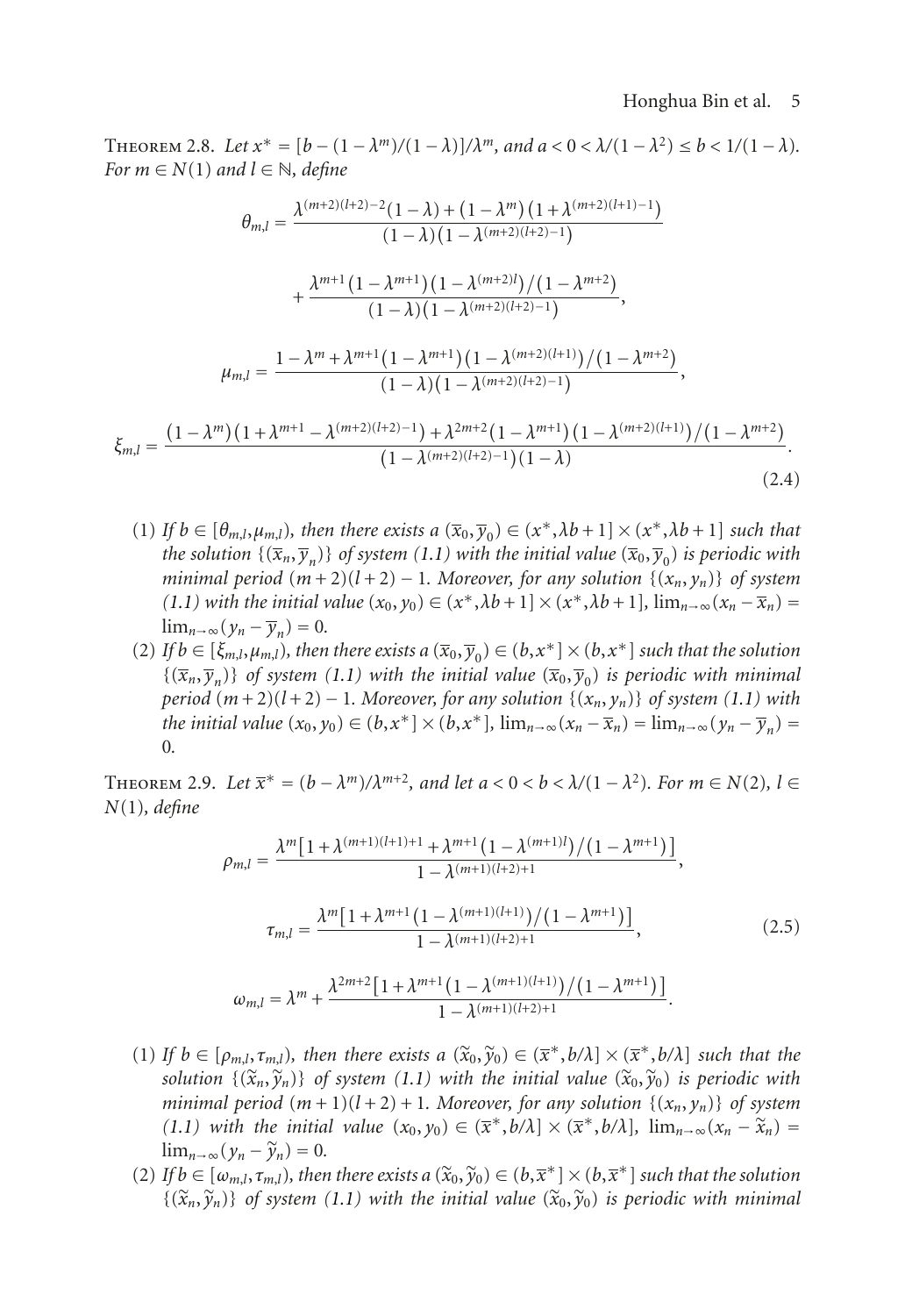*period*  $(m+1)(l+2) + 1$ *. Moreover, for any solution*  $\{(x_n, y_n)\}$  *of system* [\(1.1\)](#page-0-0) with *the initial value*  $(x_0, y_0) \in (b, \overline{x}^*] \times (b, \overline{x}^*]$ ,  $\lim_{n \to \infty} (x_n - \widetilde{x}_n) = \lim_{n \to \infty} (y_n - \widetilde{y}_n) = 0$ .

*Remark 2.10.* Obviously,  $[\theta_{m,l}, \mu_{m,l}) \subseteq (\epsilon_m, \delta_{m+1}), [\xi_{m,l}, \mu_{m,l}) \subseteq (\epsilon_m, \delta_{m+1}), [\rho_{m,l}, \tau_{m,l}) \subseteq$  $(\eta_{m+1}, \zeta_m)$ ,  $[\omega_{m,l}, \tau_{m,l}) \subseteq (\eta_{m+1}, \zeta_m)$ . Moreover,

$$
\epsilon_m < \theta_{m,0} < \mu_{m,0} < \theta_{m,1} < \cdots < \mu_{m,l} < \theta_{m,l+1} < \mu_{m,l+1} < \cdots < \delta_{m+1},
$$
\n
$$
\epsilon_m < \xi_{m,0} < \mu_{m,0} < \xi_{m,1} < \cdots < \xi_{m,l} < \mu_{m,l} < \cdots < \delta_{m+1},
$$
\n
$$
\eta_{m+1} < \rho_{m,0} < \tau_{m,0} < \rho_{m,1} < \tau_{m,1} < \cdots < \rho_{m,l} < \tau_{m,l} < \cdots < \zeta_m,
$$
\n
$$
\eta_{m+1} < \omega_{m,0} < \tau_{m,0} < \omega_{m,1} < \cdots < \omega_{m,l} < \tau_{m,l} < \cdots < \zeta_m.
$$
\n(2.6)

It is easy to see that  $\lim_{l\to\infty} \mu_{m,l} = \delta_{m+1}$ , and  $\lim_{l\to\infty} \tau_{m,l} = \zeta_m$ .

Furthermore, we have the following results.

PROPOSITION 2.11. Let  $a < \lambda/(1 - \lambda^2) \le b < 1/(1 - \lambda)$ , and let  $b \in (\epsilon_m, \delta_{m+1})$  for  $m \in N(1)$ , *then*

- (1)  $(x_n, y_n)$  →  $(1/(1 \lambda), 0)$  *as*  $n \to ∞$  *if*  $(x_0, y_0) \in (x^*, \lambda b + 1] \times (b, x^*);$
- (2)  $(x_n, y_n)$  →  $(0, 1/(1 \lambda))$  *as*  $n \to ∞$  *if*  $(x_0, y_0) \in (b, x^*] \times (x^*, \lambda b + 1]$ ,

*where* ε<sub>m</sub> and δ<sub>m+1</sub> are given in [Theorem 2.5,](#page-3-1) and x<sup>∗</sup> is given in [Theorem 2.8.](#page-3-3)

<span id="page-5-1"></span>PROPOSITION 2.12. Let  $a < 0 < b < \lambda/(1 - \lambda^2)$  and let  $b \in (\eta_{m+1}, \zeta_m)$  for  $m \in N(1)$ , then  $(1)$   $(x_n, y_n)$  →  $(1/(1 - \lambda), 0)$  *as*  $n \to ∞$  *if*  $(x_0, y_0) \in (\bar{x}^*, b/\lambda] \times (b, \bar{x}^*);$ 

 $(2)$   $(x_n, y_n) \to (0, 1/(1 - \lambda))$  *as*  $n \to \infty$  *if*  $(x_0, y_0) \in (b, \overline{x}^*] \times (\overline{x}^*, b/\lambda)$ .

*Here ηm*+1 *and ζm are given in [Theorem 2.6,](#page-3-2) and x*<sup>∗</sup> *is given in [Theorem 2.9.](#page-4-0)*

*Remark 2.13.* It is easy to see that Theorems [2.5](#page-3-1)[–2.9](#page-4-0) and Propositions [2.3](#page-3-0)[–2.12](#page-5-1) are valid as  $a = -\infty$ .

## <span id="page-5-0"></span>**3. Proofs of main results**

By  $(1.1)$  and  $(1.2)$ , it is easy to see that system  $(1.1)$  has an obvious connection with the following linear difference systems:

$$
x_{n+1} = \lambda x_n + 1, \t x_{n+1} = \lambda x_n + 1, \t x_{n+1} = \lambda x_n, \t x_{n+1} = \lambda x_n,
$$
  

$$
y_{n+1} = \lambda y_n + 1, \t y_{n+1} = \lambda y_n, \t y_{n+1} = \lambda y_n + 1, \t y_{n+1} = \lambda y_n.
$$

$$
(3.1)
$$

Therefore, we first consider the following relating equations:

$$
u_{n+1} = \lambda u_n + 1, \tag{3.2}
$$

<span id="page-5-4"></span><span id="page-5-3"></span><span id="page-5-2"></span>
$$
u_{n+1} = \lambda u_n. \tag{3.3}
$$

By induction, it is easy to check that, for  $n \in N(n_0)$ , the solution of [\(3.2\)](#page-5-2) with the initial value  $u_{n_0} = c$  is given by

$$
u_n = \lambda^{n-n_0} c + \frac{1 - \lambda^{n-n_0}}{1 - \lambda}, \quad n \in N(n_0 + 1),
$$
 (3.4)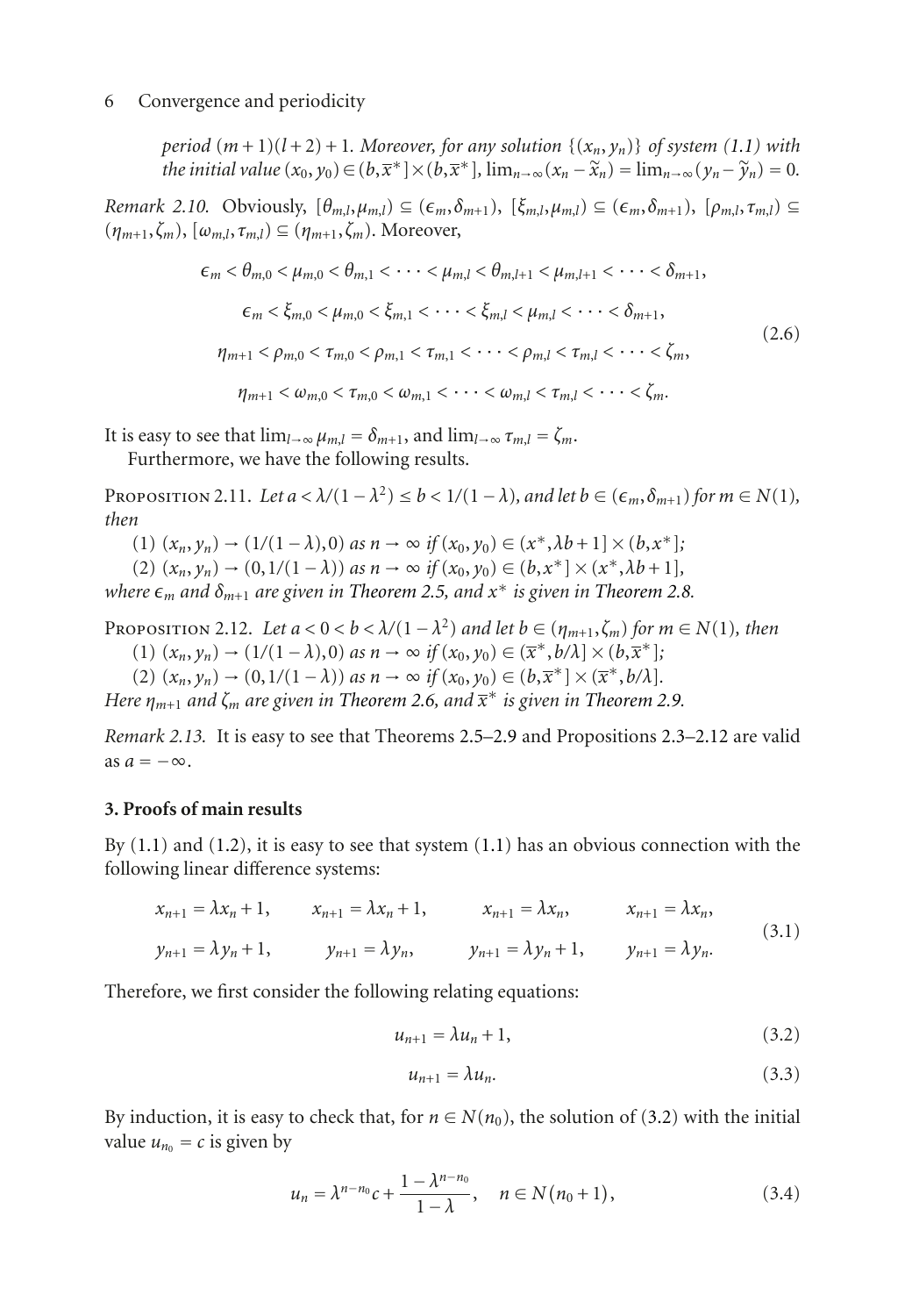and the solution of [\(3.3\)](#page-5-3) with the initial value  $u_{n_0} = c$  is given by

<span id="page-6-0"></span>
$$
u_n = \lambda^{n-n_0} c, \quad n \in N(n_0+1). \tag{3.5}
$$

Note that  $\lambda \in (0,1)$ , by formulations [\(3.4\)](#page-5-4) and [\(3.5\)](#page-6-0), it follows that  $\lim_{n\to\infty} u_n = 1/(1-\lambda)$ , and  $\lim_{n\to\infty} u_n = 0$ , respectively.

<span id="page-6-1"></span>By a direct iterative method, we can prove Propositions [2.1–](#page-2-1)[2.12](#page-5-1) and the following lemma.

LEMMA 3.1. Let  $a < 0 < b < 1/(1 - \lambda)$ . Then, for every solution  $\{(x_n, y_n)\}$  of system [\(1.1\)](#page-0-0) *with the initial value*  $(x_0, y_0) \in \mathbb{R}^2$ , there exists a  $k \in \mathbb{N}$  such that one of the following results *holds:*

- $(1)$   $(x_k, y_k) \in I_{23}$ ;
- $(2)$   $(x_k, y_k)$  ∈  $I_{32}$ ;
- (3)  $(x_k, y_k) \in (b, \lambda b + 1] \times (b, \lambda b + 1] \cap (b, b/\lambda] \times (b, b/\lambda] \subseteq I_{33}$ .

Now we give the proofs of our main results.

*Proof of [Theorem 2.5.](#page-3-1)* By  $\lambda/(1 - \lambda^2) \le b < 1/(1 - \lambda)$ , it follows that  $\lambda b < b < \lambda b + 1 \le b/\lambda$ . If  $(x_0, y_0) \in (b, \lambda b + 1] \times (b, \lambda b + 1] \subseteq I_{33}$ , then

$$
x_1 = \lambda x_0 < b, \quad y_1 = \lambda y_0 < b, \quad (x_1, y_1) \in (\lambda b, b] \times (\lambda b, b] \subseteq I_{22}.\tag{3.6}
$$

In view of [Lemma 3.1,](#page-6-1) there exists  $n_1 \in \mathbb{N}$  such that

$$
(x_n, y_n) \in I_{22} \quad \text{for } n \in N(1, n_1), \quad (x_{n_1+1}, y_{n_1+1}) \notin I_{22}, \tag{3.7}
$$

where

$$
x_{n_1} = \lambda^{n_1} x_0 + \frac{1 - \lambda^{n_1 - 1}}{1 - \lambda} \le b, \qquad y_{n_1} = \lambda^{n_1} y_0 + \frac{1 - \lambda^{n_1 - 1}}{1 - \lambda} \le b.
$$
 (3.8)

Since  $b \in [\delta_m, \epsilon_m)$ , we have

$$
(x_m, y_m) \in I_{22}, \qquad (x_{m+1}, y_{m+1}) \in (b, \lambda b + 1] \times (b, \lambda b + 1] \subseteq I_{33}, \tag{3.9}
$$

then  $n_1 = m$ . For  $l \in \mathbb{N}$  and  $k \in N(1,m)$ , repeating the above proceeding, we have

$$
(x_{(m+1)l}, y_{(m+1)l}) \in (b, \lambda b + 1] \times (b, \lambda b + 1], \qquad (x_{(m+1)l+k}, y_{(m+1)l+k}) \in I_{22}.\tag{3.10}
$$

In terms of  $(3.2)$  and  $(3.3)$ , we define

<span id="page-6-2"></span>
$$
f_1(x) = \lambda x + 1,
$$
  $f_2(x) = \lambda x,$  (3.11)

and for  $(x, y) \in (b, \lambda b + 1] \times (b, \lambda b + 1]$ , we define

$$
P_{m+1}(x) = \left(f_1^{(m)} \circ f_2\right)(x), \qquad R_{m+1}(x, y) = \left(P_{m+1}(x), P_{m+1}(y)\right), \qquad R_{m+1}^{(n+1)} = R_{m+1} \circ R_{m+1}^{(n)}.\tag{3.12}
$$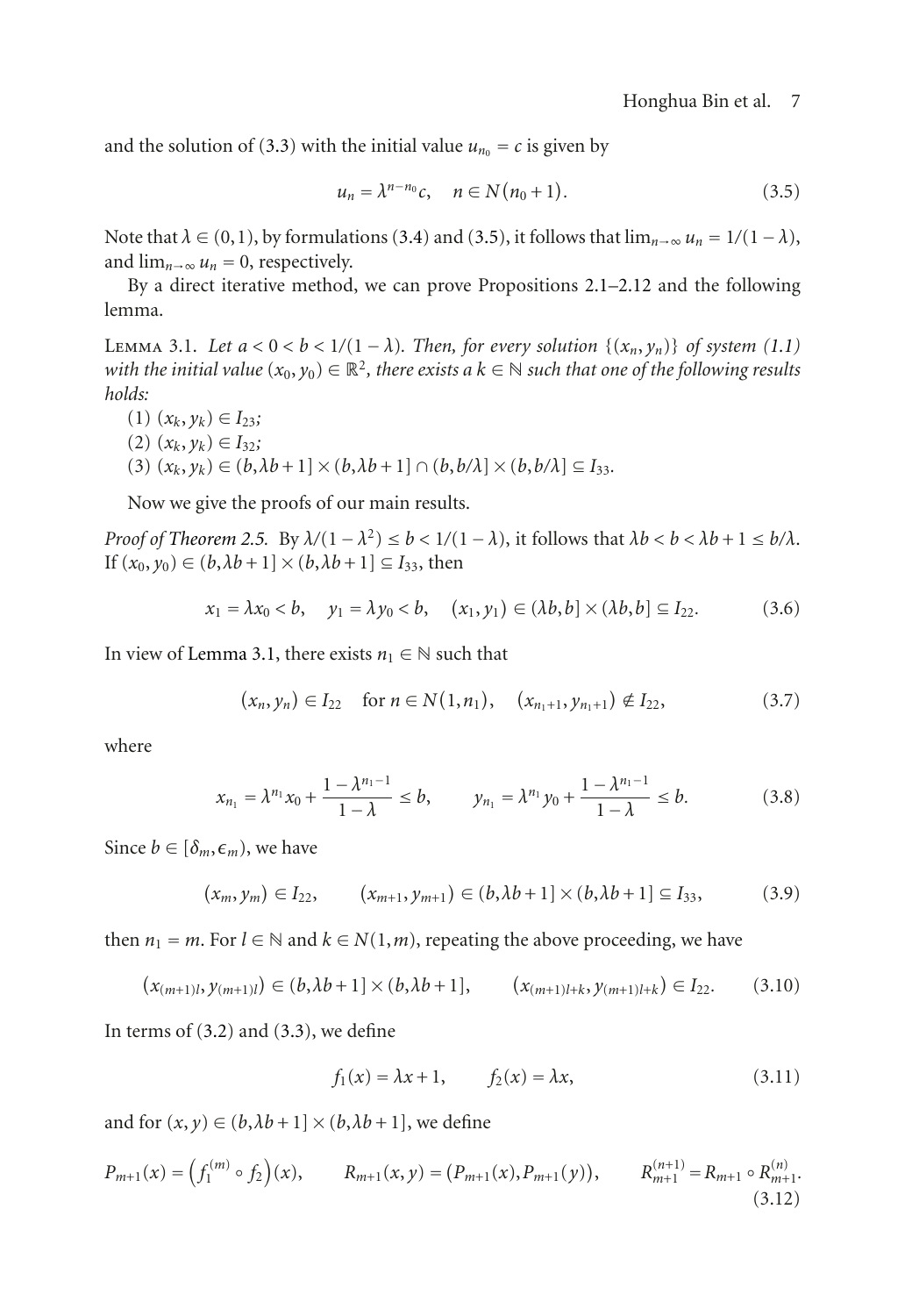#### 8 Convergence and periodicity

It follows that

<span id="page-7-0"></span>
$$
R_{m+1}(x, y) = \left(\lambda^{m+1}x + \frac{1 - \lambda^m}{1 - \lambda}, \lambda^{m+1}y + \frac{1 - \lambda^m}{1 - \lambda}\right),
$$
  

$$
R_{m+1}^{(n)}(x, y) = \left(\lambda^{n(m+1)}x + \frac{1 - \lambda^m}{1 - \lambda} \cdot \frac{1 - \lambda^{n(m+1)}}{1 - \lambda^{m+1}}, \lambda^{n(m+1)}y + \frac{1 - \lambda^m}{1 - \lambda} \cdot \frac{1 - \lambda^{n(m+1)}}{1 - \lambda^{m+1}}\right),
$$
(3.13)

and  $\lim_{n\to\infty} R_{m+1}^{(n)}(x, y) = (\epsilon_m, \epsilon_m)$ .

In fact,  $(\epsilon_m, \epsilon_m)$  is the unique fixed point of  $R_{m+1}(x, y)$ , and the solution  $\{(\overline{x}_n, \overline{y}_n)\}$ of system [\(1.1\)](#page-0-0) with the initial value ( $\epsilon_m$ , $\epsilon_m$ ) is periodic with minimal period  $m + 1$ . By [\(3.13\)](#page-7-0), it follows that

$$
(x_{(m+1)l}, y_{(m+1)l}) = R_{m+1}^{(l)}(x_0, y_0) \quad \text{for } (x_0, y_0) \in (b, \lambda b + 1] \times (b, \lambda b + 1]. \tag{3.14}
$$

Therefore for any solution  $\{(x_n, y_n)\}\$  of system [\(1.1\)](#page-0-0) with the initial value  $(x_0, y_0) \in$  $(b, \lambda b + 1] \times (b, \lambda b + 1]$ , we can get  $\lim_{n \to \infty} (x_n - \overline{x}_n) = \lim_{n \to \infty} (y_n - \overline{y}_n) = 0$ . The proof is complete.

*Proof of [Theorem 2.6.](#page-3-2)* By  $0 < b < \lambda/(1 - \lambda^2)$ , we have  $(b - 1)/\lambda < \lambda b < b < b/\lambda < \lambda b + 1$ . If  $(x_0, y_0) \in (b, b/\lambda] \times (b, b/\lambda] \subseteq I_{33}$ , then  $x_1 = \lambda x_0$ ,  $y_1 = \lambda y_0$ ,  $x_2 = \lambda^2 x_0 + 1$ ,  $y_2 = \lambda^2 y_0 + 1$ , where  $(x_1, y_1) \in I_{22}$ ,  $(x_2, y_2) \in (b, \lambda b + 1] \times (b, \lambda b + 1] \subseteq I_{33}$ , and

$$
x_n = \lambda^{n-2} x_2 = \lambda^n x_0 + \lambda^{n-2}, \quad y_n = \lambda^{n-2} y_2 = \lambda^n y_0 + \lambda^{n-2}, \quad n \in N(2). \tag{3.15}
$$

Since  $b \in [\zeta_m, \eta_m)$ , we have

 $\overline{(}$ 

$$
(x_n, y_n) \in \left(\frac{b}{\lambda}, \lambda b + 1\right] \times \left(\frac{b}{\lambda}, \lambda b + 1\right], \quad n \in N(2, m),
$$
  

$$
(3.16)
$$
  

$$
(x_{m+1}, y_{m+1}) \in \left(b, \frac{b}{\lambda}\right] \times \left(b, \frac{b}{\lambda}\right], \quad (x_{m+2}, y_{m+2}) \in I_{22}, \quad m \in N(2).
$$

For  $l \in \mathbb{N}$ , repeating the above proceeding, it follows that

$$
(x_{(m+1)l+k}, y_{(m+1)l+k}) \in \left(\frac{b}{\lambda}, \lambda b + 1\right] \times \left(\frac{b}{\lambda}, \lambda b + 1\right], \quad k \in N(2, m),
$$
  

$$
(x_{(m+1)l+1}, y_{(m+1)l+1}) \in I_{22}, \qquad (x_{(m+1)l}, y_{(m+1)l}) \in \left(b, \frac{b}{\lambda}\right] \times \left(b, \frac{b}{\lambda}\right].
$$
 (3.17)

In view of [\(3.11\)](#page-6-2), for  $(x, y) \in (b, b/\lambda] \times (b, b/\lambda]$ , we define

$$
G_{p+1}(x,y) = \left(f_2^{(p-1)} \circ f_1 \circ f_2(x), f_2^{(p-1)} \circ f_1 \circ f_2(y)\right),\tag{3.18}
$$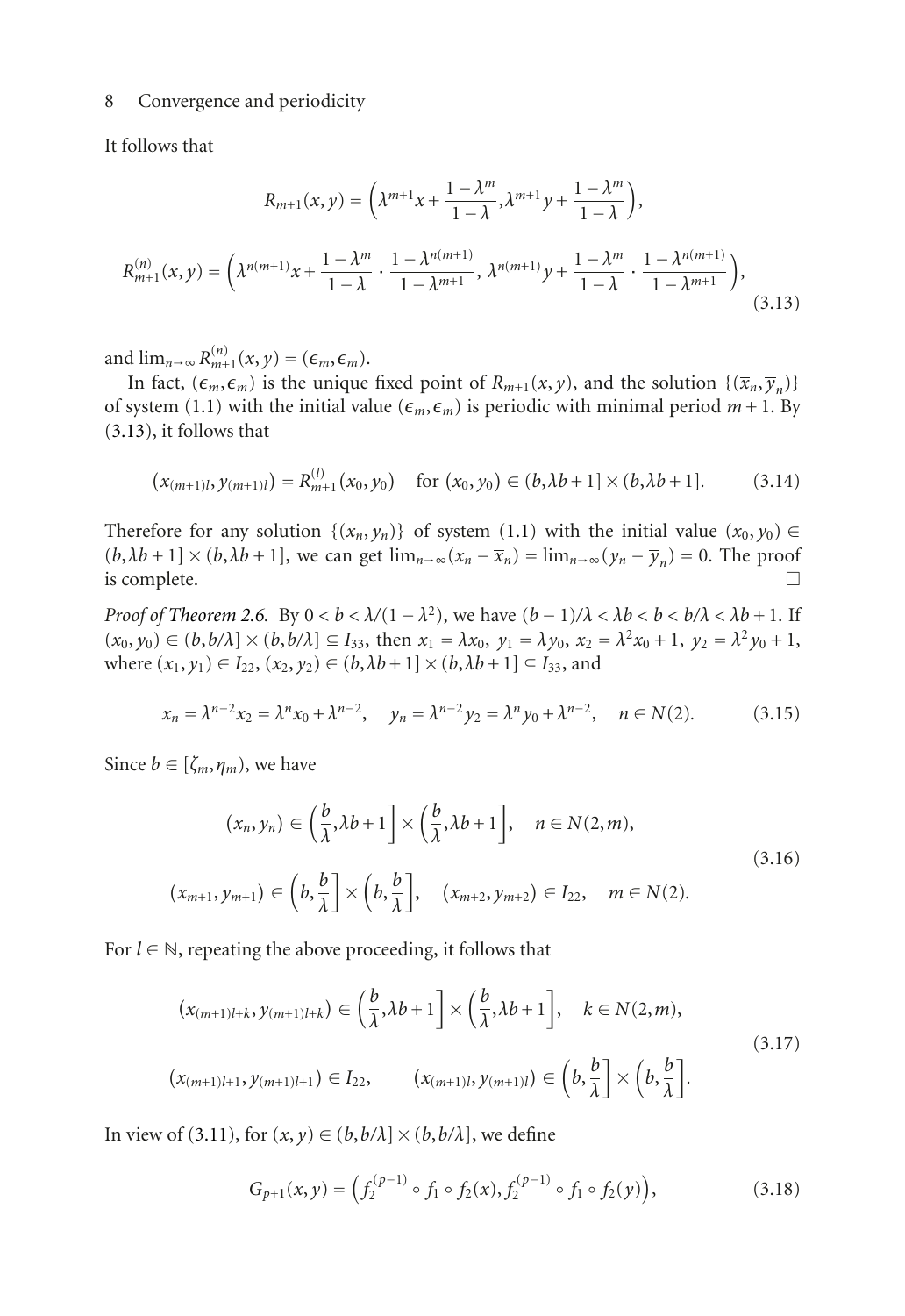and set  $G_{p+1}^{(n+1)} = G_{p+1} \circ G_{p+1}^{(n)}$ . Thus, we have

<span id="page-8-0"></span>
$$
G_{p+1}(x,y) = (\lambda^{p+1}x + \lambda^{p-1}, \lambda^{p+1}y + \lambda^{p-1}),
$$
  
\n
$$
G_{p+1}^{(n)}(x,y) = \left(\lambda^{n(p+1)}x + \frac{\lambda^{p-1}(1 - \lambda^{n(p+1)})}{1 - \lambda^{p+1}}, \lambda^{n(p+1)}y + \frac{\lambda^{p-1}(1 - \lambda^{n(p+1)})}{1 - \lambda^{p+1}}\right),
$$
\n(3.19)

and  $\lim_{n\to\infty} G_{m+1}^{(n)}(x, y) = (n, n, \eta_m)$ . In view of [\(3.19\)](#page-8-0), for  $(x_0, y_0) \in (b, b/\lambda] \times (b, b/\lambda)$ , we have  $(x_{(m+1)l}, y_{(m+1)l}) = G_{m+1}^{(l)}(x_0, y_0)$ .

Obviously,  $(\eta_m, \eta_m)$  is the unique fixed point of  $G_{m+1}$  and the solution  $\{(\overline{x}_n, \overline{y}_n)\}$  of system [\(1.1\)](#page-0-0) with the initial value ( $\eta_m$ , $\eta_m$ ) is periodic with minimal period  $m+1$ . Moreover, for any solution  $\{(x_n, y_n)\}\)$  of system [\(1.1\)](#page-0-0) with the initial value  $(x_0, y_0) \in (b, b/\lambda] \times$  $(b, b/\lambda)$ , we have  $\lim_{n\to\infty}(x_n - \overline{x}_n) = \lim_{n\to\infty}(y_n - \overline{y}_n) = 0$ . The proof is complete.  $\Box$ 

*Proof of [Theorem 2.8.](#page-3-3)* We only prove the first claim, the other is similar.

For  $x \in (b, \lambda b + 1]$ , we set  $P_{m+1}(x) = (f_1^{(m)} \circ f_2)(x)$ , where  $f_1$  and  $f_2$  have been given in  $(3.11)$ , and we have

$$
P_{m+1}(x) = \lambda^{m+1} x + \frac{1 - \lambda^m}{1 - \lambda}, \quad m \in N(1).
$$
 (3.20)

Note  $b \in (\epsilon_m, \delta_{m+1})$ , we have  $0 < x < 1/(1 - \lambda)$ ,  $P_m(x) < P_{m+1}(x)$ , and  $P_{m+1}(x^*) = b$ ,  $P_{m+2}(x^*) = \lambda b + 1$ . Moreover  $P_{m+1}(x) \in (b, \lambda b + 1]$  for  $x \in (x^*, \lambda b + 1]$ , and  $P_{m+2}(x) \in$  $(b, \lambda b + 1]$  for  $x \in (b, x^*]$ .

Since  $b \geq \theta_{m,0}$ , we have

$$
P_{m+1}(\lambda b + 1) \le x^*, \qquad P_{m+1}((x^*, \lambda b + 1]) \subseteq (b, x^*]. \tag{3.21}
$$

Furthermore, by  $b \in [\theta_{m,l}, \mu_{m,l})$ , it follows that

<span id="page-8-1"></span>
$$
P_{m+2}^{(l)} \circ P_{m+1}(\lambda b + 1) \le x^*, \qquad P_{m+2}^{(l+1)} \circ P_{m+1}(x^*) > x^*.
$$
 (3.22)

If the initial value  $(x_0, y_0) \in (x^*, \lambda b + 1] \times (x^*, \lambda b + 1]$ , then, for  $b \in [\theta_{m,l}, \mu_{m,l})$  and  $n \in$ *N*(1), we have

$$
(x_{m+1+(m+2)n}, y_{m+1+(m+2)n}) = (P_{m+2}^{(n)} \circ P_{m+1}(x_0), P_{m+2}^{(n)} \circ P_{m+1}(y_0)),(x_{m+1+(m+2)k}, y_{m+1+(m+2)k}) \in (b, x^*] \times (b, x^*] \text{ for } k \in N(0, l),
$$
\n(3.23)

and  $(x_{m+1+(m+2)(l+1)}, y_{m+1+(m+2)(l+1)}) \in (x^*, \lambda b + 1] \times (x^*, \lambda b + 1].$ 

In view of [\(3.22\)](#page-8-1), for  $(x, y) \in (x^*, \lambda b + 1] \times (x^*, \lambda b + 1]$ , we denote

$$
H(x,y) = \left( P_{m+2}^{(l+1)} \circ P_{m+1}(x), P_{m+2}^{(l+1)} \circ P_{m+1}(y) \right), \tag{3.24}
$$

and it follows that  $(x_{(m+2)(l+2)-1}, y_{(m+2)(l+2)-1}) = H(x_0, y_0)$ .

Obviously, there exists a  $(\overline{x}_0, \overline{y}_0) \in (x^*, \lambda b + 1] \times (x^*, \lambda b + 1]$  such that

$$
\lim_{n \to \infty} H^{(n)}(x, y) = (\overline{x}_0, \overline{y}_0) \quad \text{for } (x, y) \in (x^*, \lambda b + 1] \times (x^*, \lambda b + 1], \tag{3.25}
$$